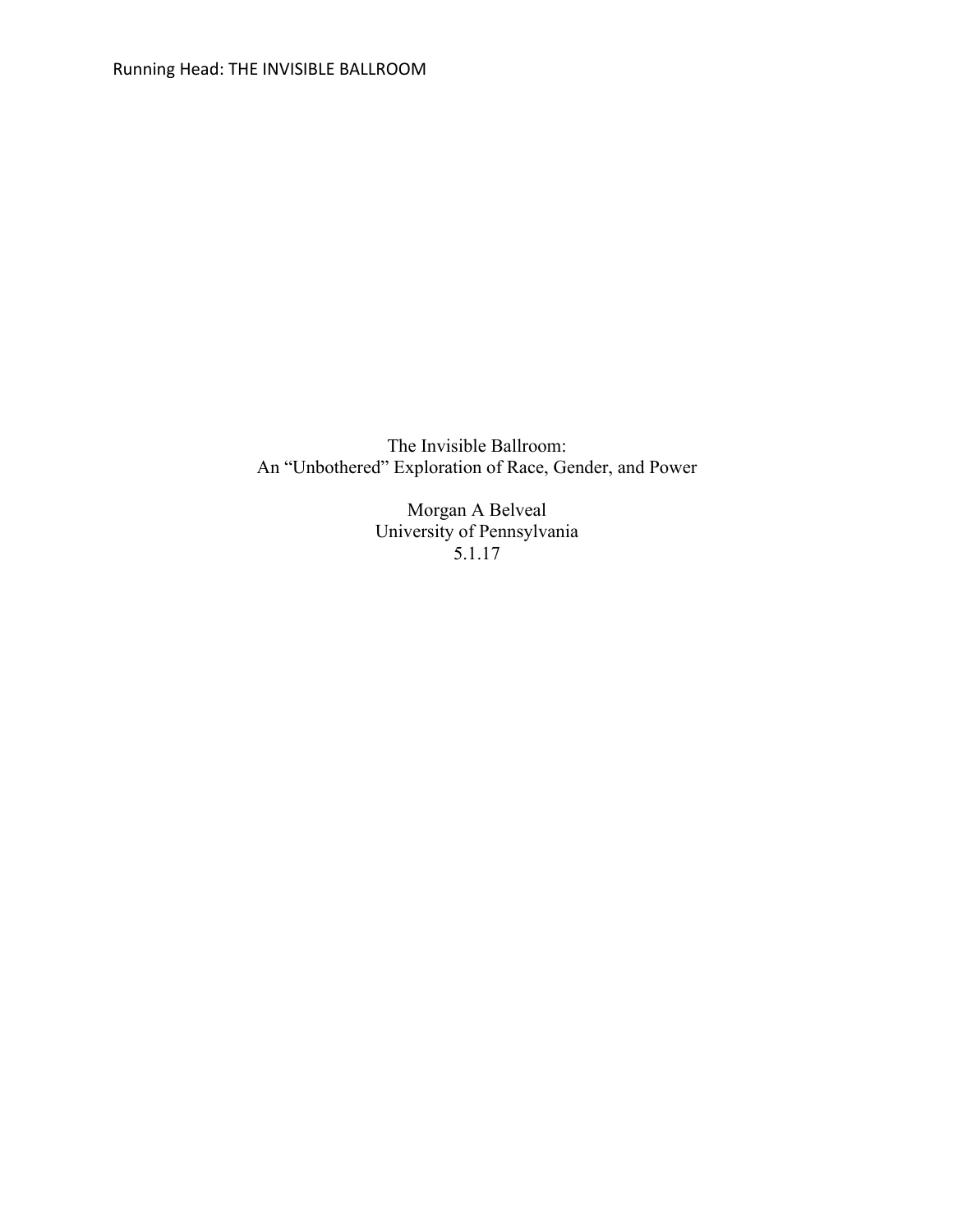The Invisible Ballroom: An "Unbothered" Exploration of Race, Gender, and Power

# **Meeting the Ballroom**

Before the opening credits roll on the iconic Ballroom film Paris is Burning (1990), we follow a young Black man through the streets of New York City in 1987. He remembers his father telling him about his three strikes in this world: he is Black, he is a male, and he is gay. He walks through the crowded New York streets in his letterman's jacket with a friend's arm hung over his shoulder. He pauses by a door marked only by the 6'5" tall woman dressed from head to toe in gorgeous voluminous gold. The doors open, swallow up the legendary "Queen all up in drags" and she sashays in to the room unbothered. The doors seal shut and closes out the world. The voice of the commentator clears the floor, the queen's knees bend at right angles and she begins to walk. In a display of power, poise, and prestige she vogues.

In the early 1920's, Queer culture was pushed underground. At the same time, the compounding marginalization of LGBTQ African- and Latino/a Americans was making identity exploration in relation to gender and power all but impossible. In response, the community in Harlem came together in support of seeking selves. This community supported the exploration of gender identity and stripped power from gender in a way that both mocked and celebrated the general culture.

Composed of two primary components, the Ballroom Scene was the hub of the intersectional lives lived by Queer African- and Latino/a Americans. The first component, the houses, was created to provide support to a population that had been literally and figuratively beaten into the ground. Lead by a house mother and house father, these houses existed to support the children (amateur performers). The second component of the Scene, the Balls, are opportunities not only to explore identity but to play with power and spatiality. While the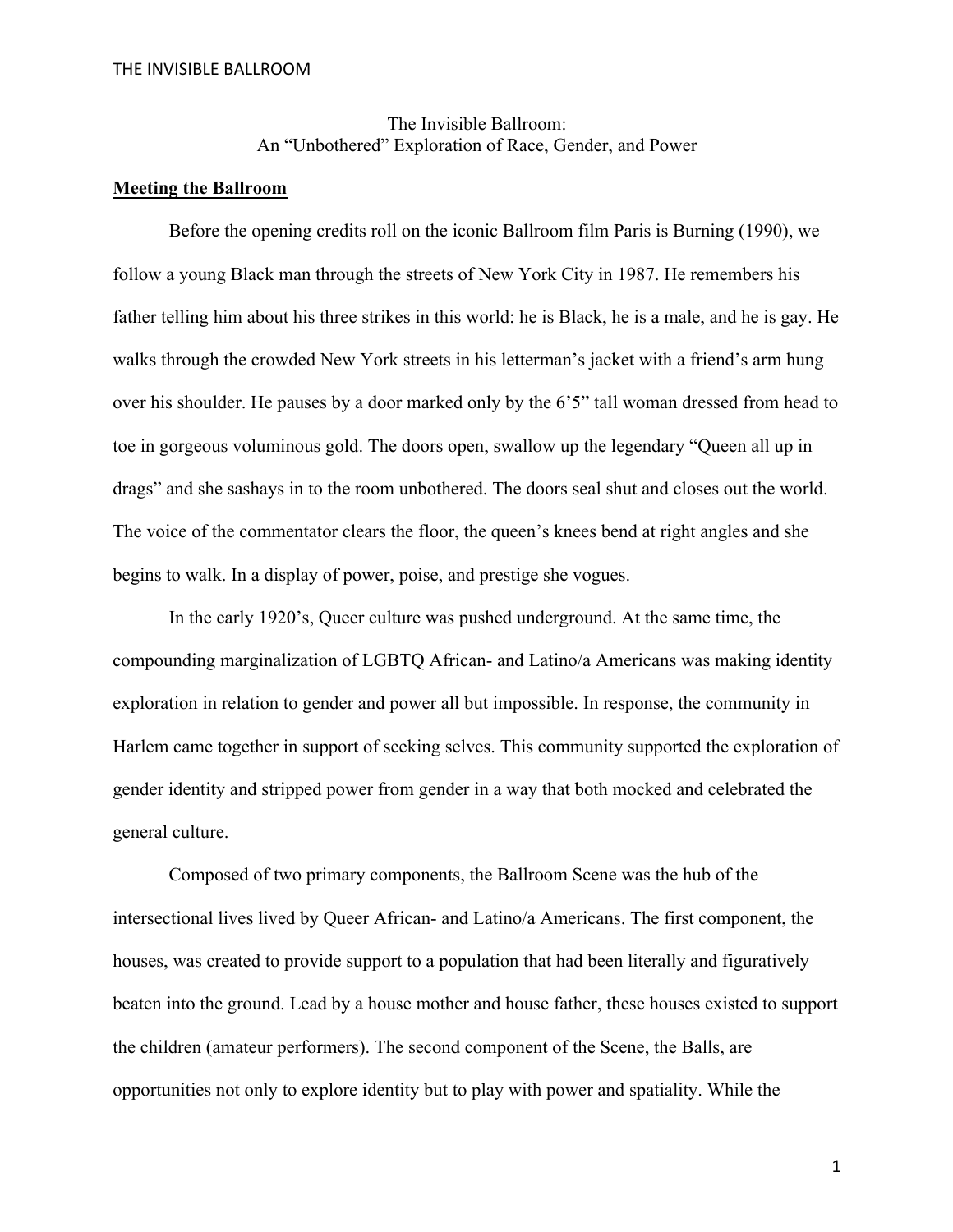Ballroom Scene has evolved since its birth in Harlem in the 1920s, it has stayed true to these two pillars.

The nature of gender identity exploration often begins in youth – a period with its own set of complexities. The population that most engages in the Ballroom Scene is one riddled with oppression, marginalization, and misunderstanding. As a result, the Ballroom Scene fills a unique void in the lives of young Queer African- Latino/a American youth.

Through its tumultuous and rich history, the Ballroom Scene has evolved to one that is expanding physically and digitally around the world. As it becomes more and more known in the mainstream, it opens the doors to criticisms in the functions of the Ballroom Scene. Even through its criticisms, the Scene remains true to its principles of supporting Queer African- and Latino/a Americans in their exploration of race, gender, and power.

#### **Behind the Ballroom**

LGBTQ African American and Latino/a youth have a history of being misunderstood, ostracized, evicted and attacked for the overt exploration of their gender. In response, the community came together to create a new space. This space would support, accept, and judge the fluid presentation of gender in the moment. This space would exist at the intersection of mainstream culture, African American culture, Latino/a culture, and LGBTQ culture. This space was born in Harlem in the 1920s and is known as the Ballroom Scene (Rowan 2013).

Rowan (2013) explains why the Black and Latino/a MSM (men who have sex with men) population is the population that created and cultivated the Ballroom Scene. For Rowan the formula is a history of Black inter-community support, an intergenerational shunning of queer people of color, and a saga of code switching and cultural innovation within the population. This sub-culture has a history of highlighting behaviors that contrast the dominant culture. For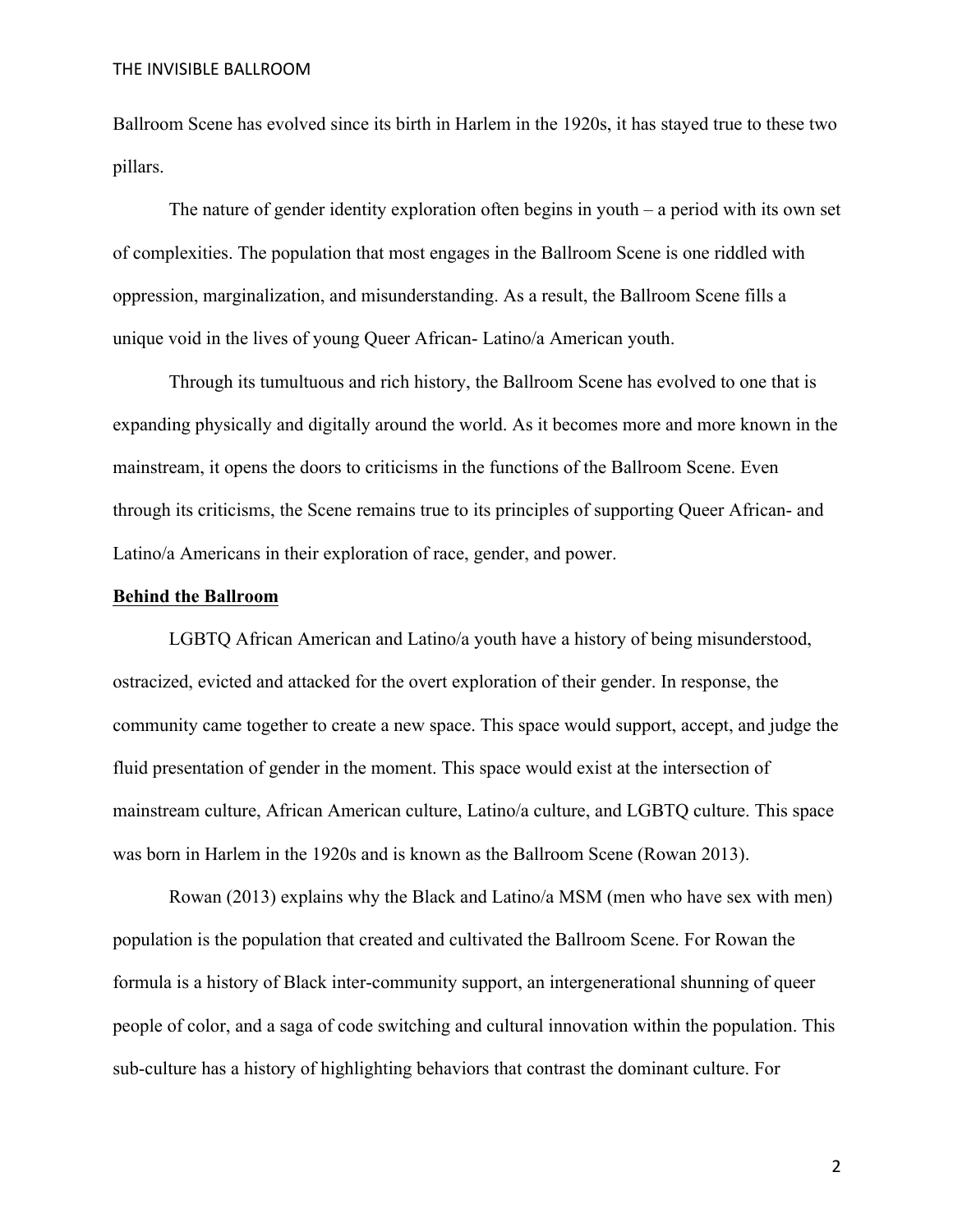example, the culture acknowledges the disproportionate role of masculinity in the general society and in response creates the space that features a feminine driven Ballroom (Rowan 2013). The development of the Ballroom Scene in response to their positionality in society was a statement of unity and expression for Queer African- and Latino/a Americans.

One of the two fundamental components of the Ballroom Scene, the houses, act as a network of social support and a free setting to adventure into exploring personal identity (Arnold & Bailey 2009). Arnold and Bailey (2009) explain that the houses afford a space that promotes what they describe as a "fictitious existence". This fictitious existence is a performance of the children's life reimagined in a way that would not face discrimination, rejection and marginalization from the general society. Goldsby (1993) explains that the house, traditionally figurative but often a literal house, serves two fundamental purposes. First, it is the role of the house to provide protection from the violence that the children (the term given to amateur performers in the Ballroom Scene) will face for being a sexual outcast in their community. Second, the houses exist to groom children to become legends (the term given to performers with an impressive number of victories in various categories in the Scene). Without the support of a house, LGBT African- and Latino/a Americans feel particularly vulnerable to race, gender and sexual violence. This is the result of the compounding nature of their marginalization. Bailey (2013) explains that Black LGBTQ people are simultaneously marginalized within gay spaces and excluded from heteronormative spaces. Further, the children of the Scene experience general spatial marginalization in the form of structural prohibition, denied access, and interspace oppression.

The Ballroom Scene is best known for opening the doors to explore the meaning of gender and gender norms that are traditionally dictated by white western society. Often criticized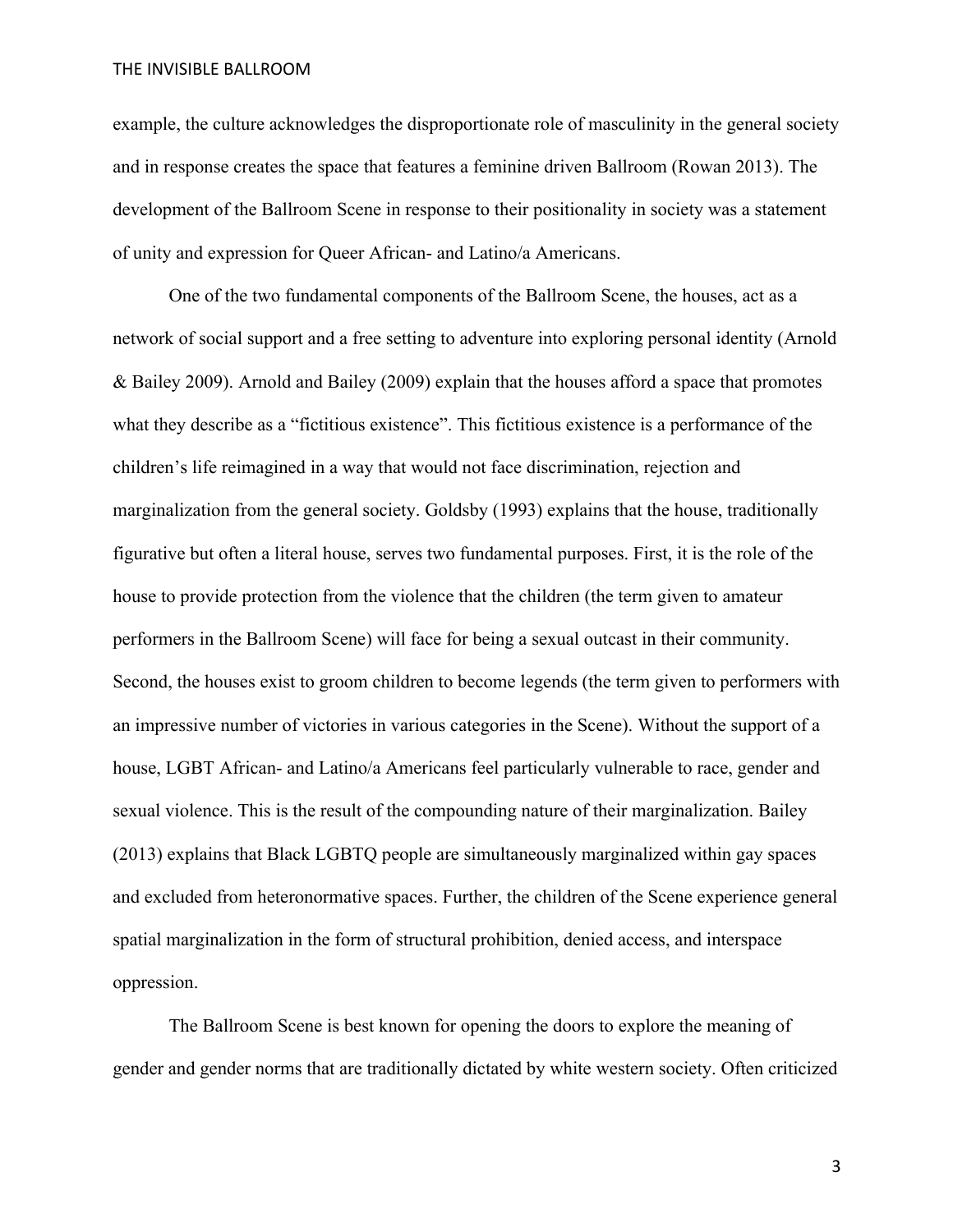for not completely obliterating the traditional definitions of gender in the mainstream culture, the Ballroom Scene uses a fluid and liberating lexicon to describe gender that creates a space for non-heteronormative self-exploration which proves to be attractive to young African American and Latino/a youth.

Motivated not only be a feeling of being ostracized but also a frustration with the modern definition of western beauty, the Ballroom Scene is known for simultaneously mocking and glorifying the culturally promoted form beauty and media. "On the deepest level of meaning, Voguing is about the adaptation of mass media conceptions of beauty as predominantly White, visually-focused, and commodified. In contrast to this, beauty in Voguing is culturally diverse, socio-politically contested, deeply felt and embodied. On the most immediate level of meaning in the moment of performance at rituals, Voguing's transformation of beauty is about social conflict and the expression of power among peers." (Jackson 2002, pg. 38)

Motivations behind actions are often covert. However, for the children that enter the Ballroom Scene, there are a number of clearly overt motivators. Not only are they facing generational levels of compounding marginalization but they are living in a space that does not allow them the freedom to explore their identity. This is especially true of any attempt to explore a gender identity that lies outside of the system of traditional gender norms. Finally, the weight of constant violence and vulnerability in combination with a lacking support system leads the children to come seek out a community (Rowan 2013). For the queer African- and Latino/a American youth of the major cities of the world, that community is the Ballroom.

# **In the Ballroom**

"'When they Vogue, community members tell at least two overlapping stories. One story involves claiming power from the powerful by disrupting dominant views. The other story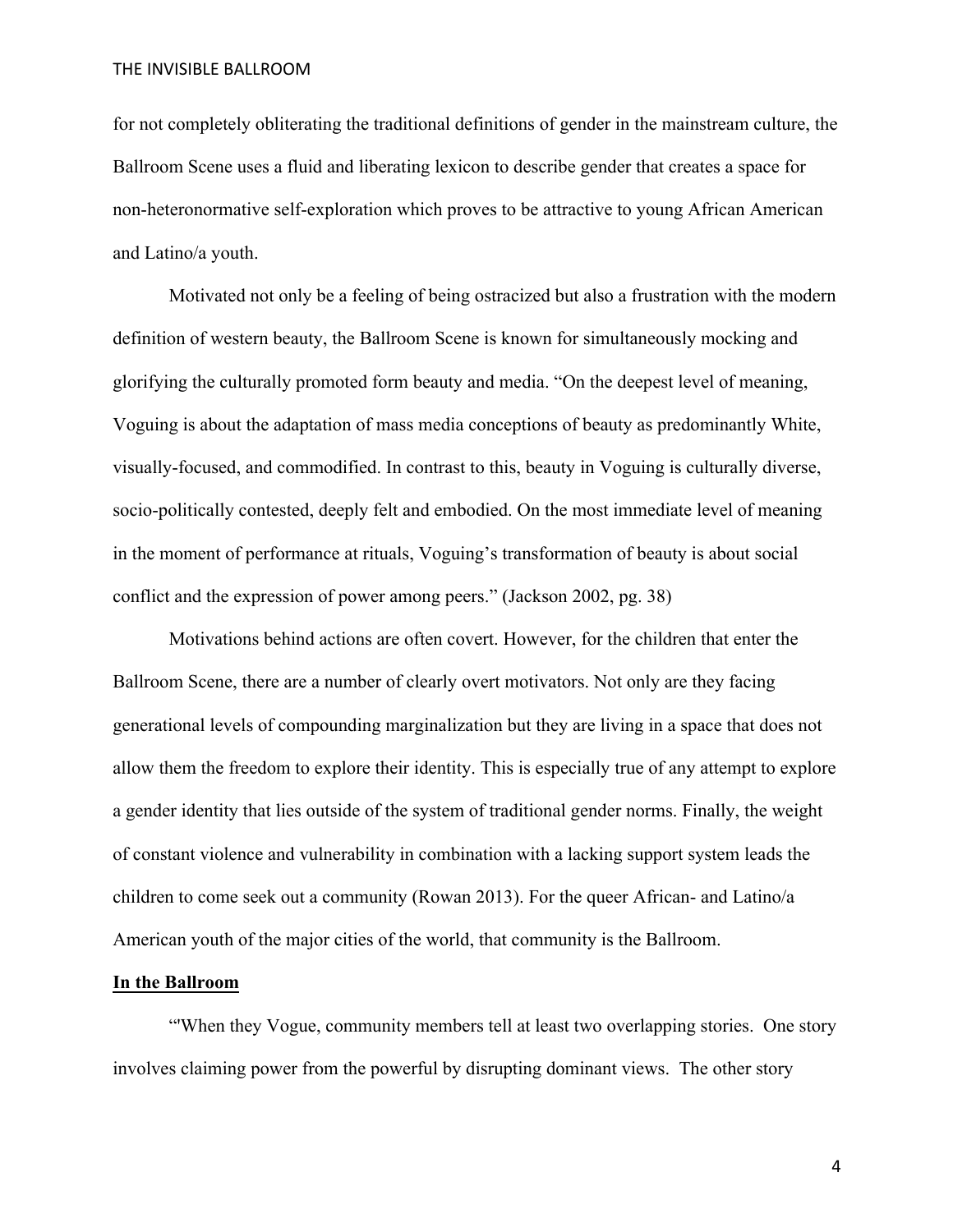involves the formation of a personal aesthetic in competition with peers according to evolving community standards." (Jackson 2002, pg. 38)

While fluid in its nature, the gender-sex system of the Ballroom Scene described by Arnold and Bailey (2009) is still defined by six categories: Butch Queens (gay man), Fem Queens (transgender woman), Butch Queen up in Drags (gay man wearing women's clothes), Butches (transgender man), Men (straight man), and woman (straight woman). Within each of the gender-sex categories, performers compete for the titles awarded on realness (passability). Within these 6 categories lies a plethora of competition categories for performers to compete within. For the most part, these categories are relevant only for performance. However, they do hold weight in the development of the hierarchy. More masculine categories traditionally produce Fathers and more feminine categories produce Mothers. In their performances within each of these categories, performers will be judged. In each walk (the term given to the procession back and forth down the runway), the judges will rank the performers based on their ability to serve realness on the floor. The performer serving the most realness will win the title for the ball and often a substantially sized trophy. It is the accumulation of a series of these trophies that turns a child into a legend. Legendary performers are the current leaders of the scene and those that used to hold the legendary title but are no longer performing are referred to as icons (Jackson 2002). In the scene what a performer has accomplished is more important than the longevity of their career. There is no age at which a child becomes a legend or a legend becomes an icon. As a result, the Ballroom Scene mocks the role of age in power and situates power with prestige and acclaim.

The most commonly known judged performance of the modern Ballroom Scene is the Vogue, shaped after the poses of the models on the cover of fashion magazines in the  $19<sup>th</sup>$  and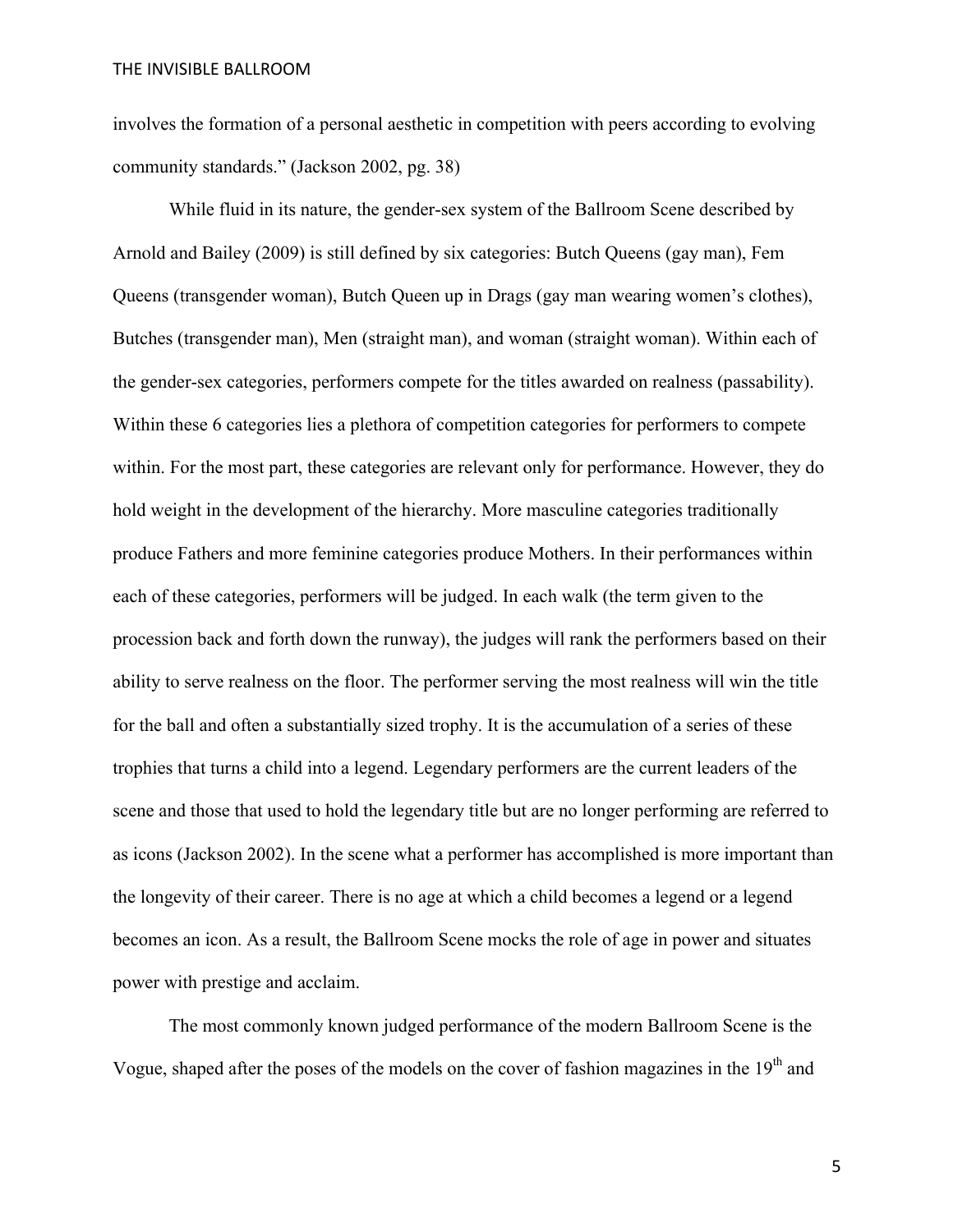$20<sup>th</sup>$  century. It is paired and mixed with the other 5 ritual traditions of the scene (face, body, realness, labels, and runway) to create the lengthy list of competition categories of the ballroom. This performance is a symbolic and exaggerated representation of the performer's interaction with their space. On the runway, the voguer will navigate the space towards and away from the judges completely "unbothered" by the noise of the flamboyant ball. The competition of Voguing is more than just the acrobatic and yoga based danced. To one performer in the film KiKi (2017) "Voguing is not just a dance, it's an art, it's an outlet". The performance that takes place on the runway, often simply described as Voguing, is a real-time physical commentary on the spatiality of the performance as it is situated within the constructed space of the Ballroom which is often situated out of the sight of society at large. The Voguer is performing a series of motions that range on a spectrum from simple to complex in order to emphasize the power driven relations with the people in the room. The observers, the least privileged population in the room are positioned on the floor of the space. They shift the figurative and literal space of the room to interact with the performers. The voguers are situated on a runway reminiscent of the format walked by the fashion elites of the world. The runway is often elevated a foot off of the ground to emphasize the voguers as a focal point of the room. In the space of a ball, the judges panel is composed of at least six legends of the Scene and is always literally and figuratively the focus point of the room. It is the role of the performer to situate themselves in the space in relation to the reactive audience and the highlighted judges panel. They do this by physically moving towards and away from the judges in exploration and respect of the power dynamics in the room. In further exploration of the power in the room, the voguers will move "unbothered" pass the crowd of interacting spectators to demonstrate their literal and figurative role of power above the spectators in the moment.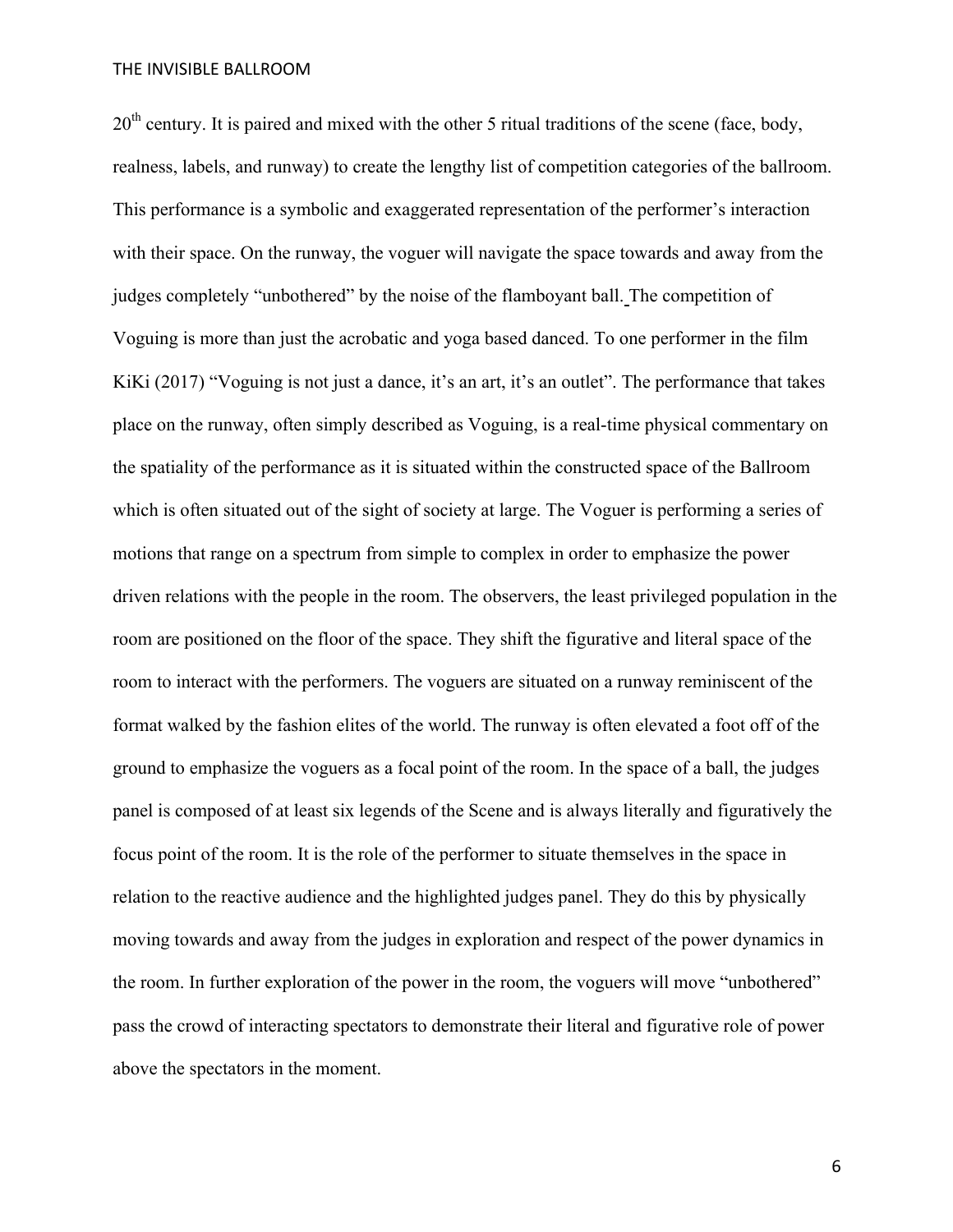Power plays a commanding role in the Ballroom scene and navigating the power structure serves several specific purposes. The community of voguers are often outcasts from their families and have no home to live in. For this reason, the navigation of power in the Ballroom becomes a courting process of a new family. Children are recruited from the runway when they walk in a category. Voguers must walk a precise line between insecurity and disrespect of the judges. By the end of their walk, the room ought to both want to recruit the child and see the potential in them to become a legend. If a current legend sees the potential in the often vulnerable child, then they will invite them to be a member of their house (Jackson 2002).

The house, the second major component of the Ballroom Scene, is defined by the collection of children all under one Mother and one Father that provides kinship and training to become a legend. For young people, these houses often act as replacements for the physical houses in which they were/are discriminated against, bullied, abused, and attacked for their exploration of the identity. Because these actions are so common for Black and Latino/a queer youth, many of them are driven to find a replacement house in the Ballroom Scene. Rowan (2013) explains that it is the role of the house within the Scene to promote an environment that cultivates the expression of a series of selves each performing improvised roles in the context of their moment.

Since its birth in Harlem in the 1920's the Ballroom Scene has expanded and evolved over time. Balzer (2005) discusses the geographic expansion of the Scene around the world. New York was the first epicenter of the Ballroom Scene, but it was not the only international city with the variables required to support the Scene. Rio de Janeiro and Berlin both acted as hubs for marginalized populations within their country. Trans communities would flock to these cities and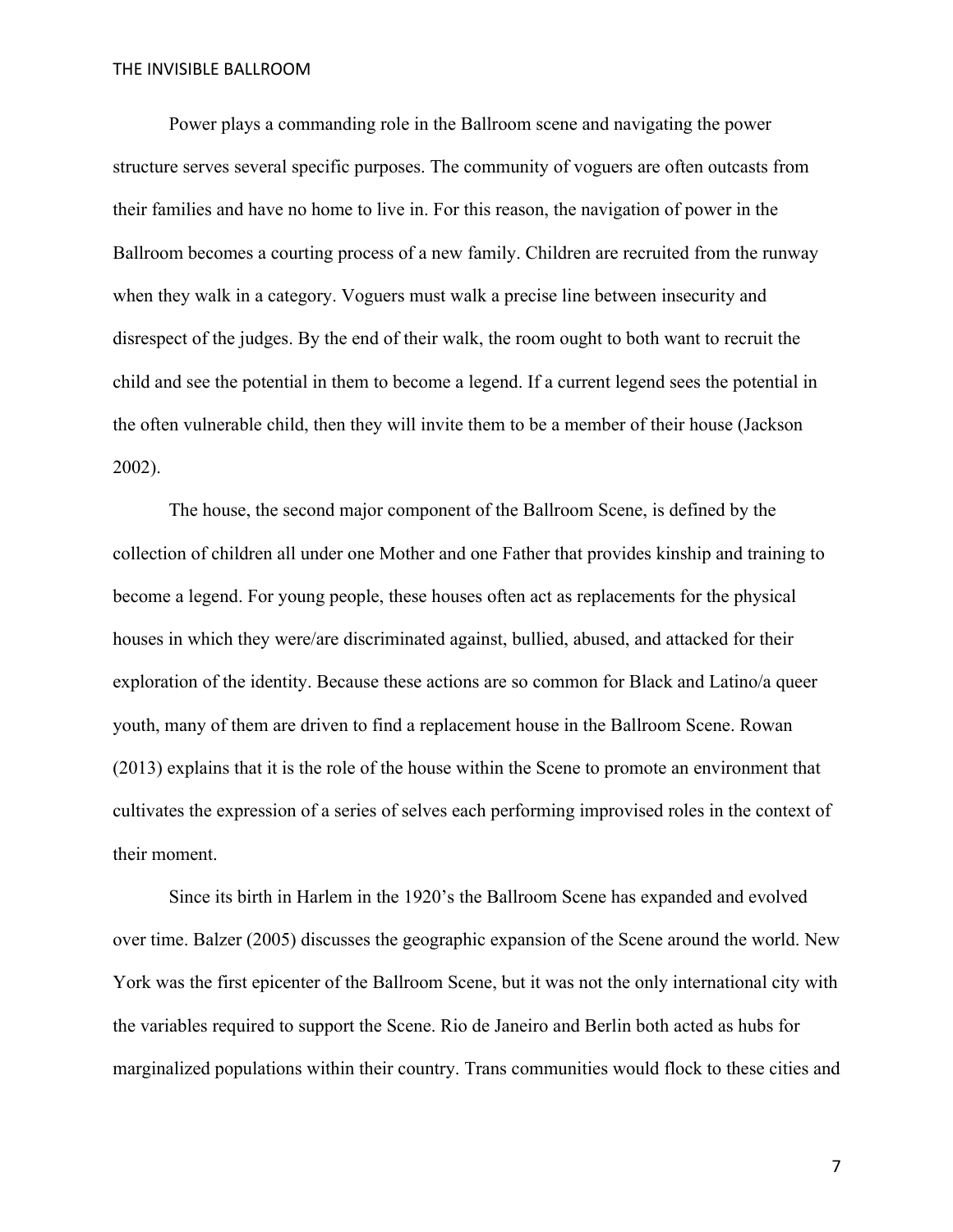as a result they would come together to form culturally rich subcultures as the young African American and Latino/a populations did in New York City (and eventually every major city in the United States).

In addition to geograpchi expansion, the Scene has experienced cultural expansion. For better or for worse, one of the most iconic moments in the Ballroom Scene was the release of Madonna's 1990s music video for her song titled Vogue. This moment is not only iconic but it is also one of the fundamental rhetorical pins in the conversation about the cultural expansion of the Ballroom Scene. On a surface level, Goldsby (1993) describes her action as exploiting on the Ballroom Scene's inability to claim Voguing as its own as the scene lacked power in the mainstream. An inability rooted in generations of poverty and racial and queer oppression and marginalization that the pop-star herself would never experience. However,

Chatzipapatheodoridis (2017) makes the point that Madonna's cultural exploitation must be considered within the context of her influence on the Scene. This tension around the moment explains the conflict between making the decision to place the Scene on cultural lock down for the sake of preservation and supporting the borrowing of culture as Madonna did for the sake of expansion and main stream acceptance.

Almost as iconic as Madonna's vogue video is the rise to fame of the world famous drag queen – RuPaul. Balzar (2002) explained that the legendary voguers of the Scene in the 1970's paved the way for celebrity queens to bridge the culture from the underground to mainstream adjacent. The most famous and successful of these queens is RuPaul who rose to fame through the Ballroom Scene and eventually made the leap to mainstream television shows on MTV and VH1. This moment also created conflict, though a different kind of conflict. RuPaul, unlike Madonna, did experience the unique intersectionality that birthed the Ballroom Scene. RuPaul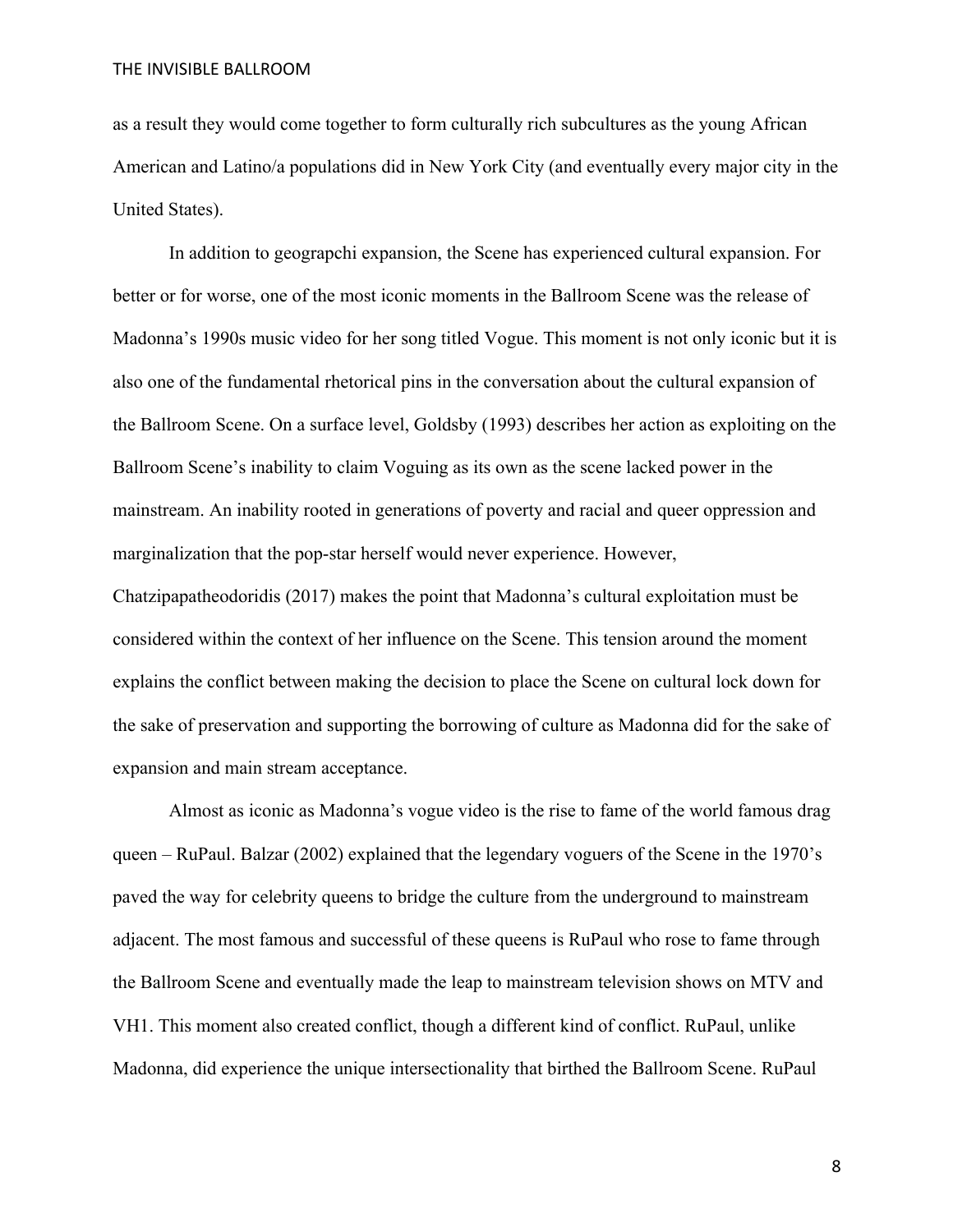was a poor queer Black child. However, Balzer's interview with Dierdre explains one element of the tension. "The day RuPaul came out, it went from 20 to 1,000, 'cause every faggot thought I can be a star too. It was really crazy. I hated her for that." (Balzar 2002, pg. 117). The other rhetorical pin in this conversation is exposed by Dierdre's response to the rise of RuPaul. The very nature of the Ballroom Scene is contrarian to the mainstream. Therefore, the belief in the acceptance of the Ballroom Scene into the mainstream expects that the children of the Scene are seeking outside acceptance. Instead, they are seeking acceptance among their peers and the opportunity to explore gender identity outside of the heteronormative mainstream. Dierdre also explains discontent with the flock of 'faggots' thinking that they can be a star. The mainstream adoption of Voguing separated the dance from the expression and culture. The power commentary embedded in the fluidity of Voguing is not something that can be expressed by a mainstream audience. The fear of the cultural expansion and the simultaneous stripping down of the expression to a physical motion sparked controversy.

#### **Youth and the Ballroom**

The unique power dynamic of youth in society often positions them in a place of heightened marginalization and reduced agency in changing their circumstances. For Queer African- and Latino/a American youth, these circumstances are compounded within the marginalization associated with their gender and their race. Further, youth is characterized by a series of identity explorations. For Queer African- and Latino/a American youth, their possibilities to explore identity are stunted. This historical set of circumstances has meant that youth have played a crucial role in the development of the Ballroom Scene.

The youth that are entering the Ballroom Scene are often extremely vulnerable as they are often living without support systems and without money. In some situations, this can lead to the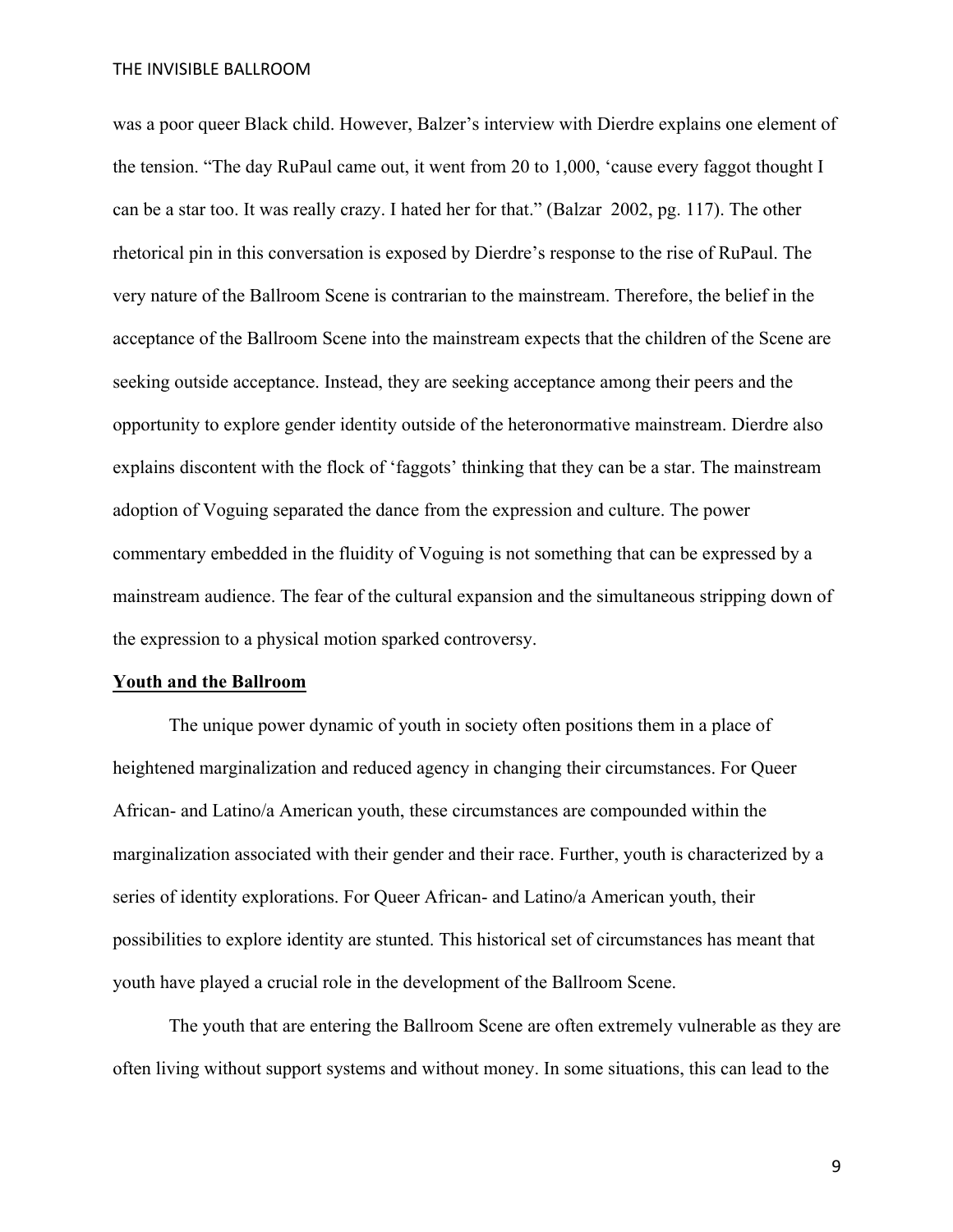exploitation of children by older Voguers (Arnold & Bailey 2009). Further, the population that is engaged in the Ballroom Scene often engages in higher levels of risk (drug dealing, survival sex, etc.) (Phillips et. al 2011). Bailey (2013) explains that between 20-40% of homeless youth identify as LGBT. In urban spaces, such as Detroit, the majority of these LGBT homeless youth are Black. In discussion with the Ruth Ellis Center, a homeless center for LGBT youth in Detroit, Bailey discovers that almost all of the LGBT youth that access the center are a part of the Ballroom Scene. While exploitative behaviors do exist intergenerationally within the Ballroom Scene, the Scene overall understands the significance of the youth in the culture and therefore embrace them and support their futures both as Legends in the Scene and as healthy and supported youth.

The language of the Ballroom Scene is extremely unique, especially in the way that it is used to discuss age, power, and gender. With relation to age, mainstream words (such as children, mother, and father) are used to describe performers. However, instead of this being a commentary on the static age of the performer, this language is used as a commentary on their place on their trajectory in the Ballroom Scene. A child is an amateur performer, often without any or with very view titles to their name. Expanding on the commentary of the Ballroom Scene on the Mainstream society, the age of the Mothers and Fathers of a house do not dictate their status. Instead, their positionality is rooted in their prestige. The formation of the hierarchy as rooted in power but titled in age acts as both a mockery and a glorification of Western ideals.

Historically, children joined houses as young as 15-years-old and were legends by the time they were in their early 20's (Jackson 2002). However, in recent years the role of the Ballroom Scene in the lives of youth is evolving yet again. In a manner similar to the generations before them that created the niche Ballroom Scene within the unique intersectionality of their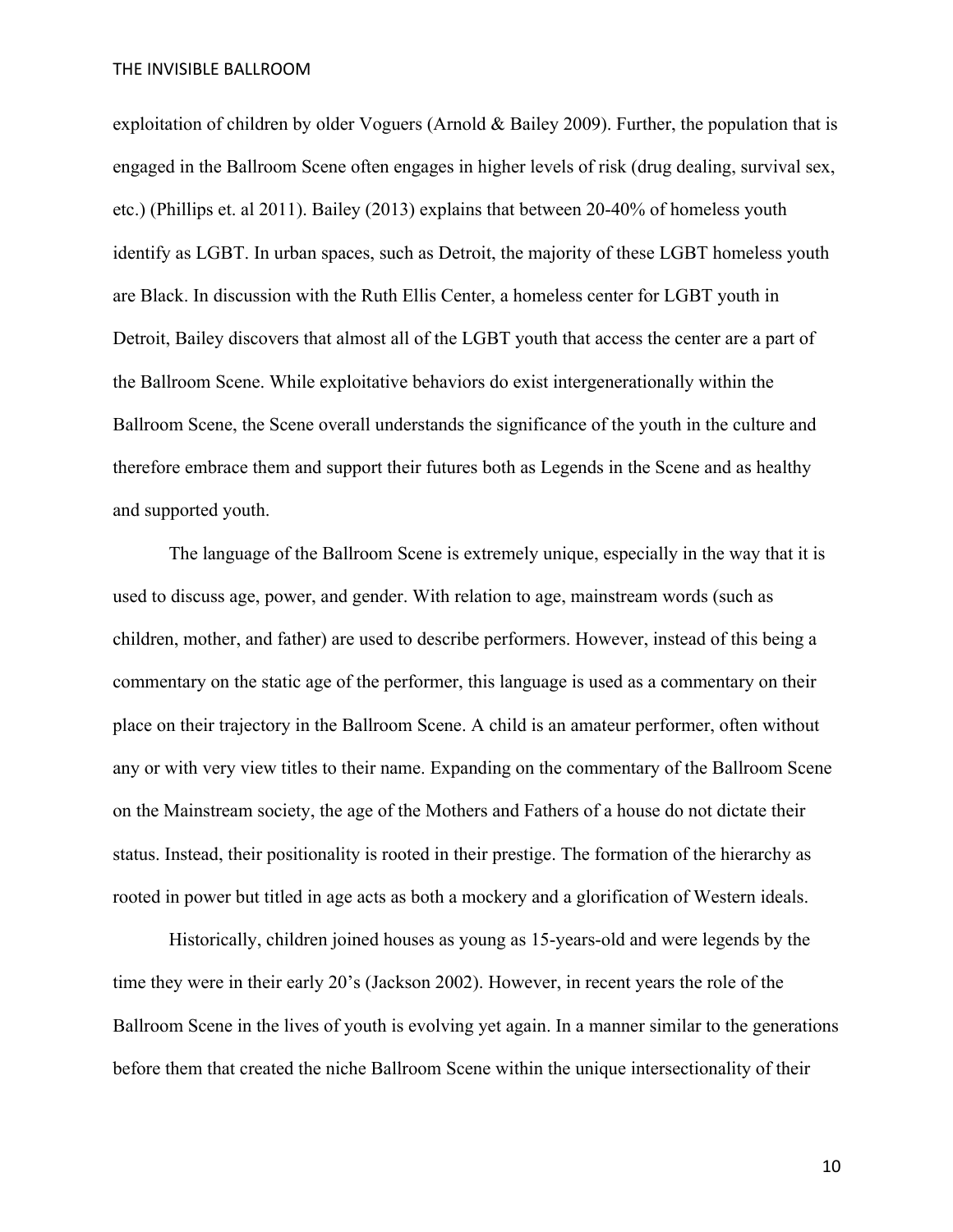lives, current young voguers have created the KiKi ball Scene. This subset of the Ballroom Scene is created and cultivated by the youngest people on the Scene and supports their intersectionality in the same way that the Ballroom Scene addressed and supported the intersectionality of the generations before them.

The documentary KiKi (2017) works to capture the unique formation of the KiKi Ball Scene within the larger Ballroom Scene. The KiKi is focused on using the principles of the Ballroom Scene (expression, power, and unity) to address the risks that African- and Latino/a American youth face today. Primarily the KiKi focuses on homelessness and HIV prevention and treatment. ChiChi, one of the house mothers (also a teenager himself), explains the layering effect of his marginalization. He is marginalized for being a young man, for being Black, for being queer, and for presenting masculine or feminine. The documentary also describes the spatiality of the Voguers of the KiKi Scene. Another Voguer visits his home town and in conversation with the documentarian about Voguing on the street in his small home town he says "it would be very weird… (their reaction) wouldn't be cute." For Chi Chi, he completely changed his identity. His past identity is dead. His comment speaks to the Scene's existence in a physical space.

While the gender lines of the Ballroom Scene at large seem to be somewhat rigid, the KiKi Scene depicted in the documentary affords for much more fluidity. At a later point in the documentary, Chi Chi is seen talking to his children about their realness. He tells them "you walk realness, it don't matter which realness it is… it's you, you're real" (Kiki 2017). This message would not have been as well received within the traditionally gender motivated confines of the performance of realness in the Ballroom Scene.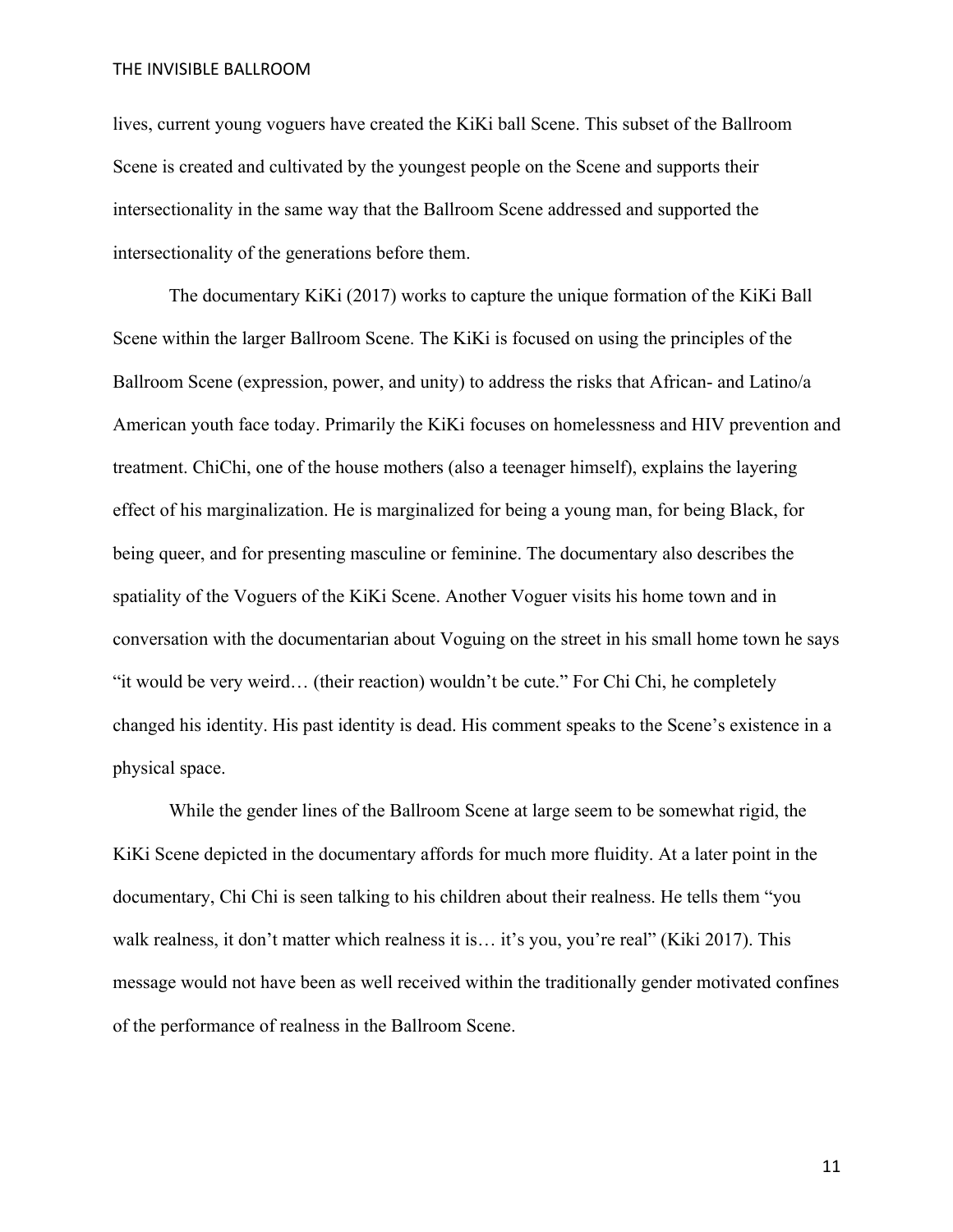The most moving and authentic-feeling moments of the documentary come when the performers in the KiKi Scene are expressing concern for one another's health and well-being. The most prominent example of this is the constant discussion of HIV prevention. When a House is Voguing on the peer, one member casually offers condoms to the group. When they are having a house meeting, people are openly discussing their HIV status, and when they are Voguing, the commentator (the person responsible for keeping the event alive and on-track) reminds everyone that there is free HIV testing upstairs. There is a poignant moment in the film when a sexual health worker explains that two out of every three people in the room will be living with HIV by the time they are 40. This moment formally comments on the informal commentary running through the film: we are at risk and we care about each other (Kiki 2017).

One Voguer in the KiKi Scene explains the risks at a memorial on the pier for a fellow child. They state "Our community is on very intimate terms with death. That comes from complications with HIV, it comes from police brutality, it comes from all sorts of health issues, it comes from suicide, it comes from hate crimes, it comes from a lot of things." The level of Precarity that accompanies the futures of these Voguers is often overwhelming. Not only does precarity relate to their likelihood of living, but precarity surrounds their chances to succeed. When discussing the precarity that surrounds his health, ChiChi describes an uncharacteristic feeling of being surprised when his HIV test result came back negative. The chances are so heavily stacked against him that every time he expects a positive result. Symba, a Voguing peer, describes his frustration with receiving a positive result when he simply says "Shit, I became a statistic." (KiKi 2017). Symba's frustration is not in the fact that he will live with HIV forever as he, like ChiChi, expected that outcome. Instead, his anger is in the fact that he became a number. Second to HIV as a seemingly inevitable fear, is violence. The youth are often the target of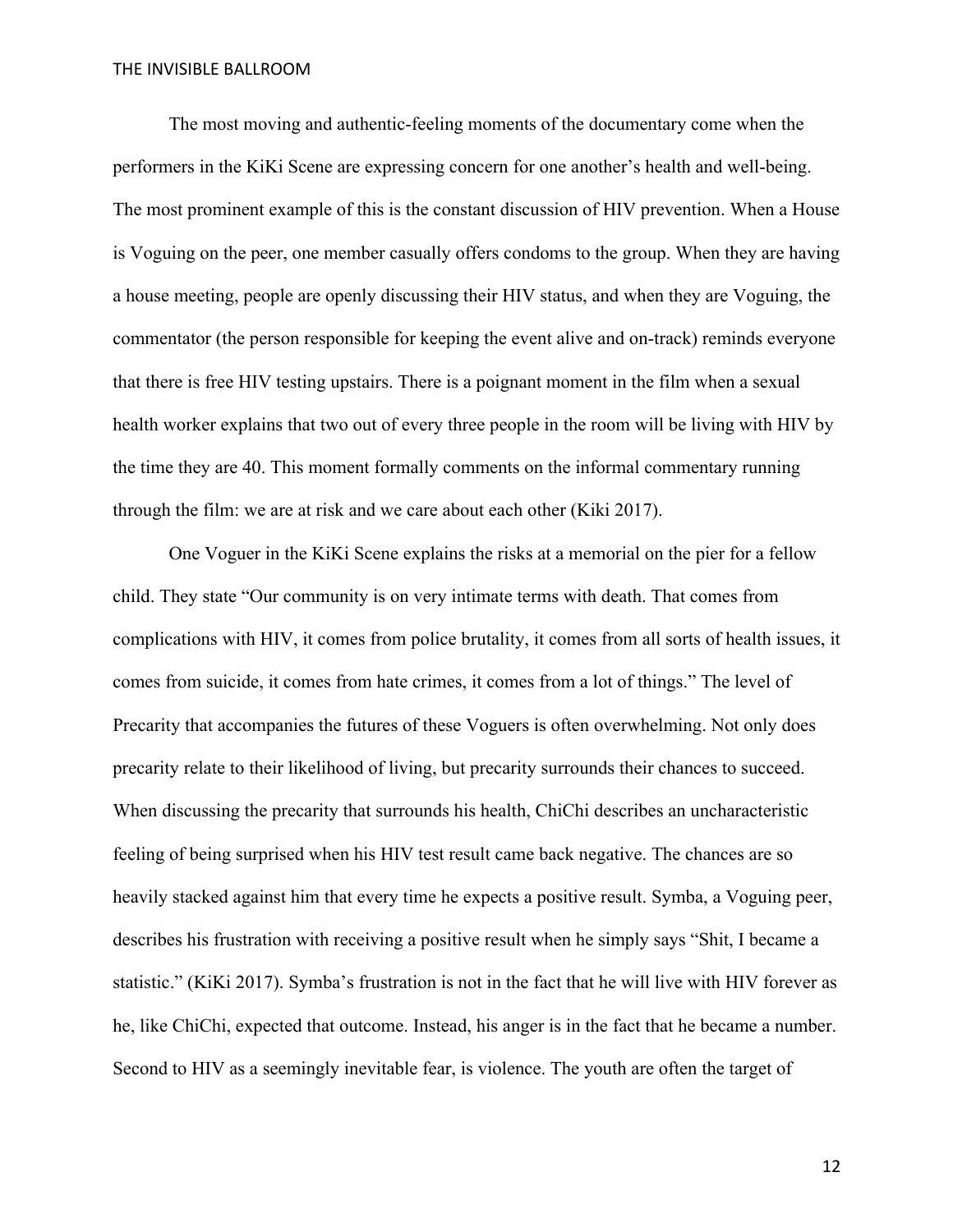police brutality. So much so that Gia, when describing their relationship with the police, explains that the most homophobic police patrol the Village (a historically gay region of New York City). Further, the police understand the structure of the Ballroom Scene and have been known to profile based on the number of previous arrests from each house (Kiki 2017). This intimate relationship to death and violence and the burning desire to explore identity at a young age is the reason the KiKi Scene was born as a subset of the Ballroom Scene.

### **Critique of Ballroom Culture**

The culture of the Ballroom Scene is not without flaw. One of the most repeated words in a Ball is "realness" which refers to a performers passability. If they were walking down the street, would they be "clocked" (recognized as presenting a gender different than their biologic sex)? This promotion of the idea of realness demonstrates the Scene's aesthetic attachment to becoming a reformed cultural ideal through self-representation as opposed to a completely reimagined ideal of gender (Goldsby 1993).

Further, the notion of "realness" is rooted in the physicality of a person's gender. Bailey (2011) discusses the ways that realness is rooted in genitals and dictates the category of performance. Butches (a Ballroom Scene category for trans women) will be required to perform as a Woman (a Ballroom Scene given to straight biological woman) after receiving sex reassignment surgery. In the categories of Thug and Schoolboi realness, one of the highest forms of compliment is "you give me dick down boy". This phrase comments on the masculinity of the competitor with a direct connection to the size of his penis (Bailey 2011).

The house structure is also one that is modeled off of a family reminiscent of the gendered American nuclear family. A house will always have one mother and one father. Each of these roles is pigeon-holed into the traditional gender-based responsibilities often associated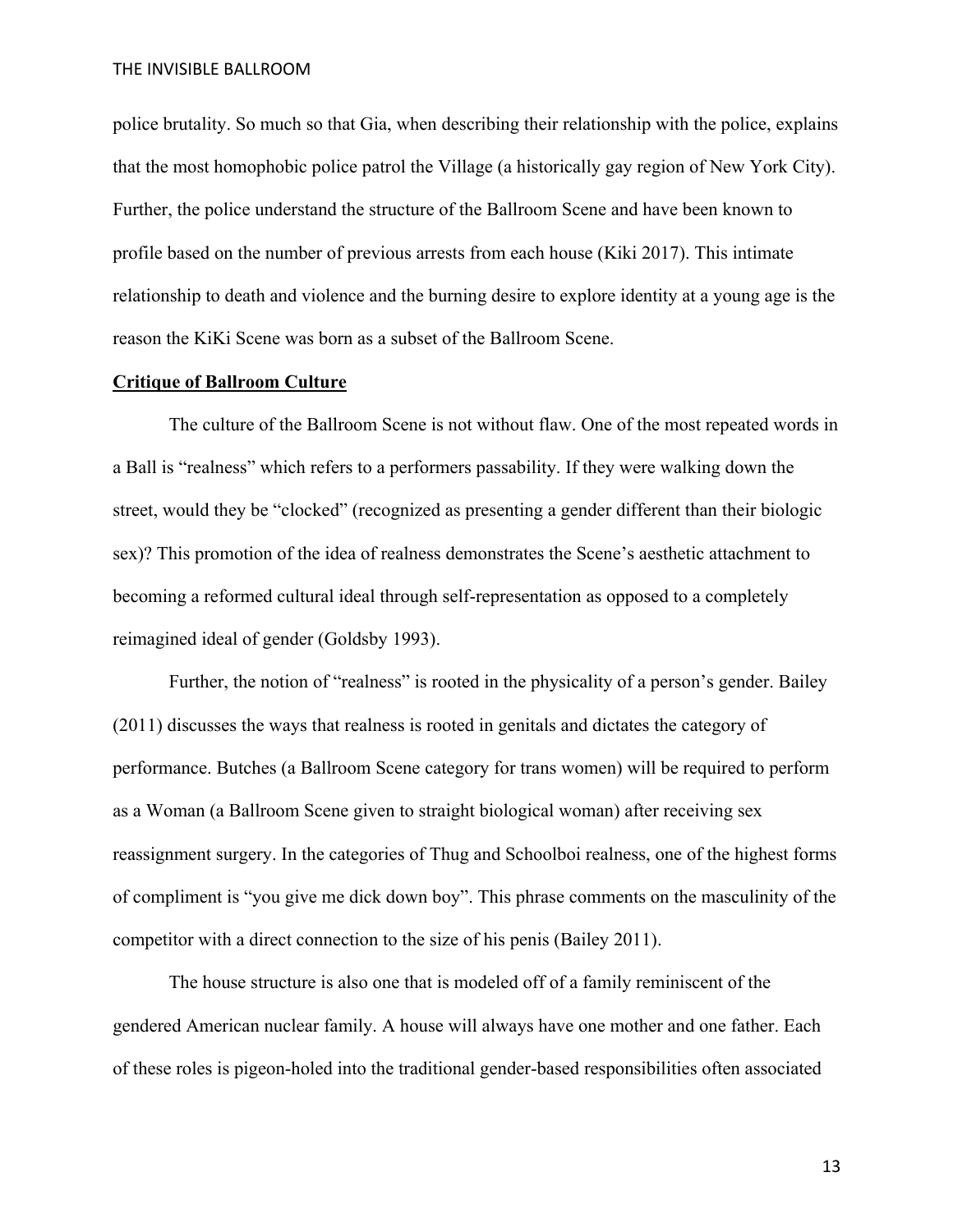with the position. The Mother of the house is responsible for the emotional support of the children and the Father of the house is responsible for the structure and discipline of the children. Where this model diverges from the traditional trajectory however is in the occupation of these roles. The responsibilities of these roles is attached to a traditionally gendered title but the person fulfilling these roles achieves the tile not by their gender but by their prestige (Jackson 2002). This is another way the Ballroom Scene is simultaneously mocking and glorifying western beauty.

While the Scene is often structured in a way that supports rigid definitions of gender, it is the flexible nature of these definitions that promotes the contrarian nature of the Scene. Further, and most importantly, it is the malleability of the physical performance of gender in support of identity exploration that makes the Ballroom Scene divergent.

#### **Conclusion**

The camera for KiKi (2017) pans across a group of vibrant and flamboyant youth communicating with a series of precise, calculated and interactive hand and full body motions. They communicate with each other and the space. They share the space in an elegant way reminiscent of martial arts. The top half of their body seems to move separately from their bottom half. Their arms twirl and their legs flip. The sun is high above the peer and the group of queer Black and latino/a youth are not hiding. Peers slowly gather and the group begins to play off of one another "The Word is KiKi!" Symba screams to a beat and a series of rhythmic noises follow to a beat as Symba introduces the legendary ChiChi who vogues within the group. The KiKi on the pier supports each other and loves each other. Each and every person in the Scene contributes. Civilians pass by glance for just a second and move on. The KiKi Scene on the pier today is "unbothered".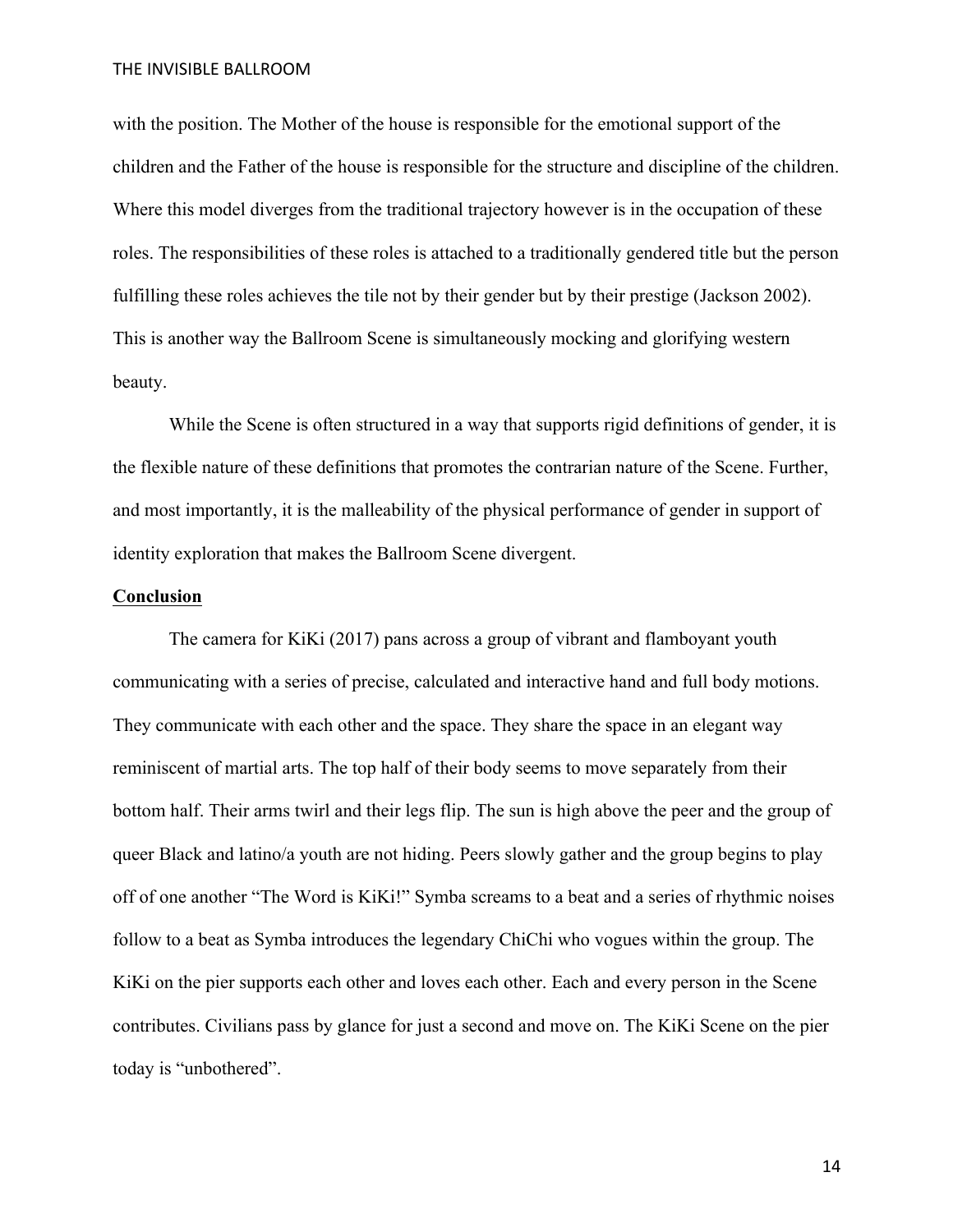For generations, the Ballroom Scene has been created by LGBTQ African- and Latino/a Americans as an underground space to explore race, gender, and power. This space acts to present, accept and judge the fictitious existences of hyper marginalized populations in a way that supports their exploration and their becoming a legend. Since its start in Harlem in the 1920's, the Scene has evolved to one that is expanding into mainstream cultures in metropolis areas around the world. Crucially, it is evolving to accept the Ballroom subset KiKi Scene. The current rendering of the youngest subset of the Ballroom Scene is dedicated to the positionality of young people today with respect to their gender, race, power, and heightened levels of risk. As Gia Maria Love says in KiKi (2017) "people dress me up as something else and now I have to deconstruct all of that to get to what I actually am." The Ballroom Scene continues to be a space of deconstruction and reconstruction of identity, space, power and relation for Queer Africanand Latino/a Americans and marginalized queer people around the world.